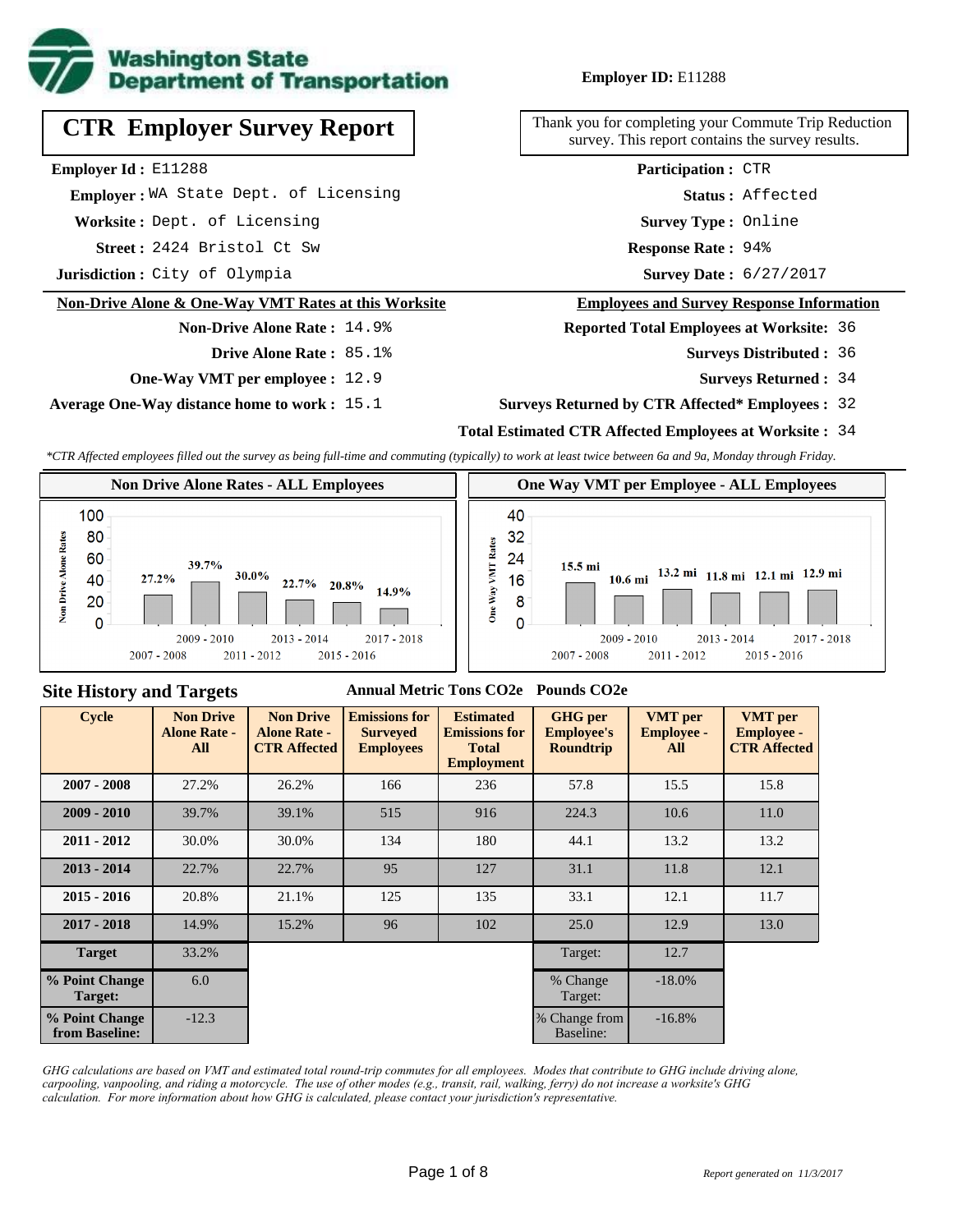# **Washington State<br>Department of Transportation**

#### **Commute Trips By Mode - All Employees**

**Q.4: Last week, what type of transportation did you use each day to commute TO your usual work location? (Mode used for the longest distance.)**



*\* Motorcycle-1 is now included in Drive Alone and Motorcycle-2 is included in Carpool. Information about these trips is still available by request.*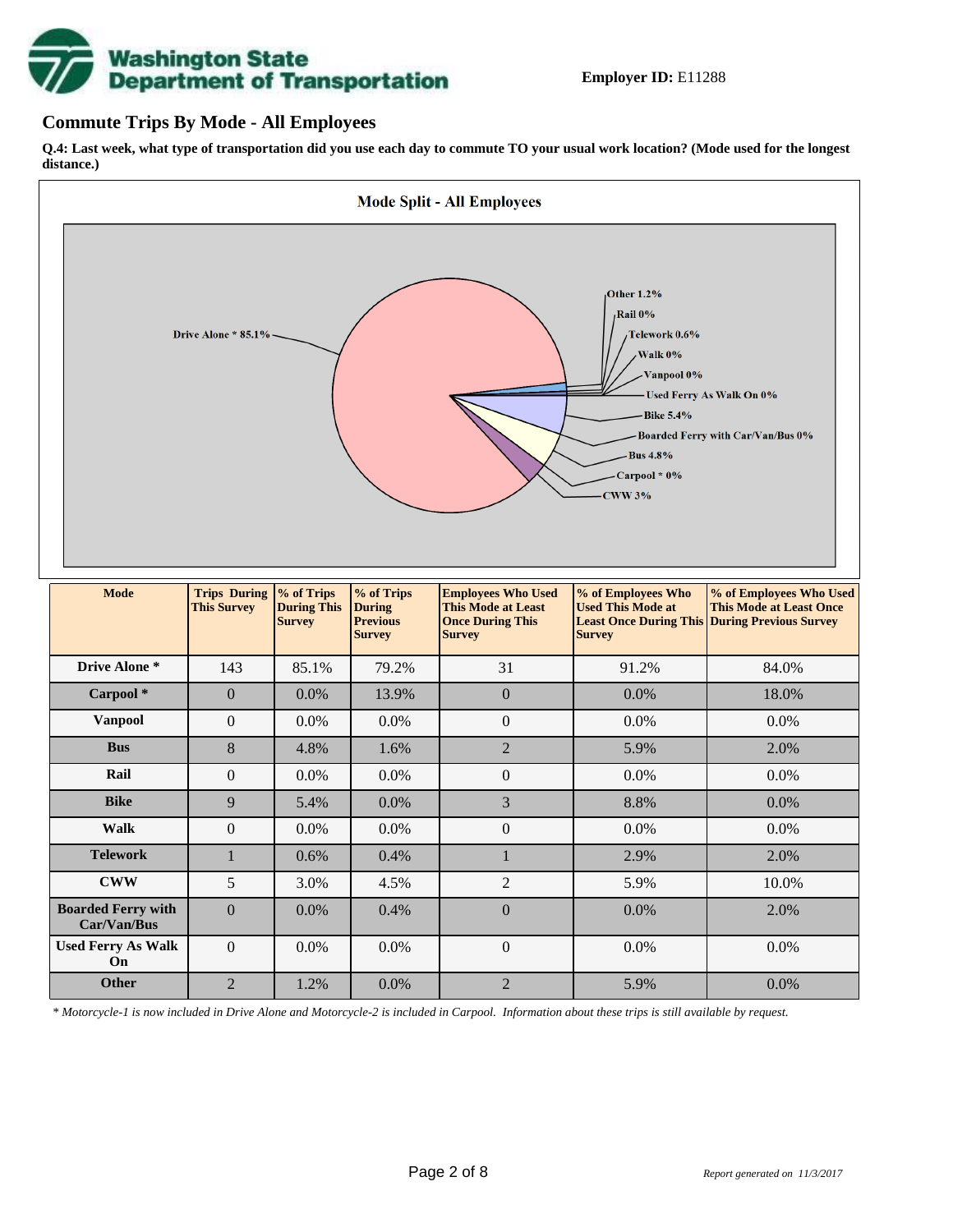

#### **Commute Trips By Mode - Affected Employees**

**Q.4: Last week, what type of transportation did you use each day to commute TO your usual work location? (Mode used for the longest distance.)**



*\* Motorcycle-1 is now included in Drive Alone and Motorcycle-2 is included in Carpool. Information about these trips is still available by request.*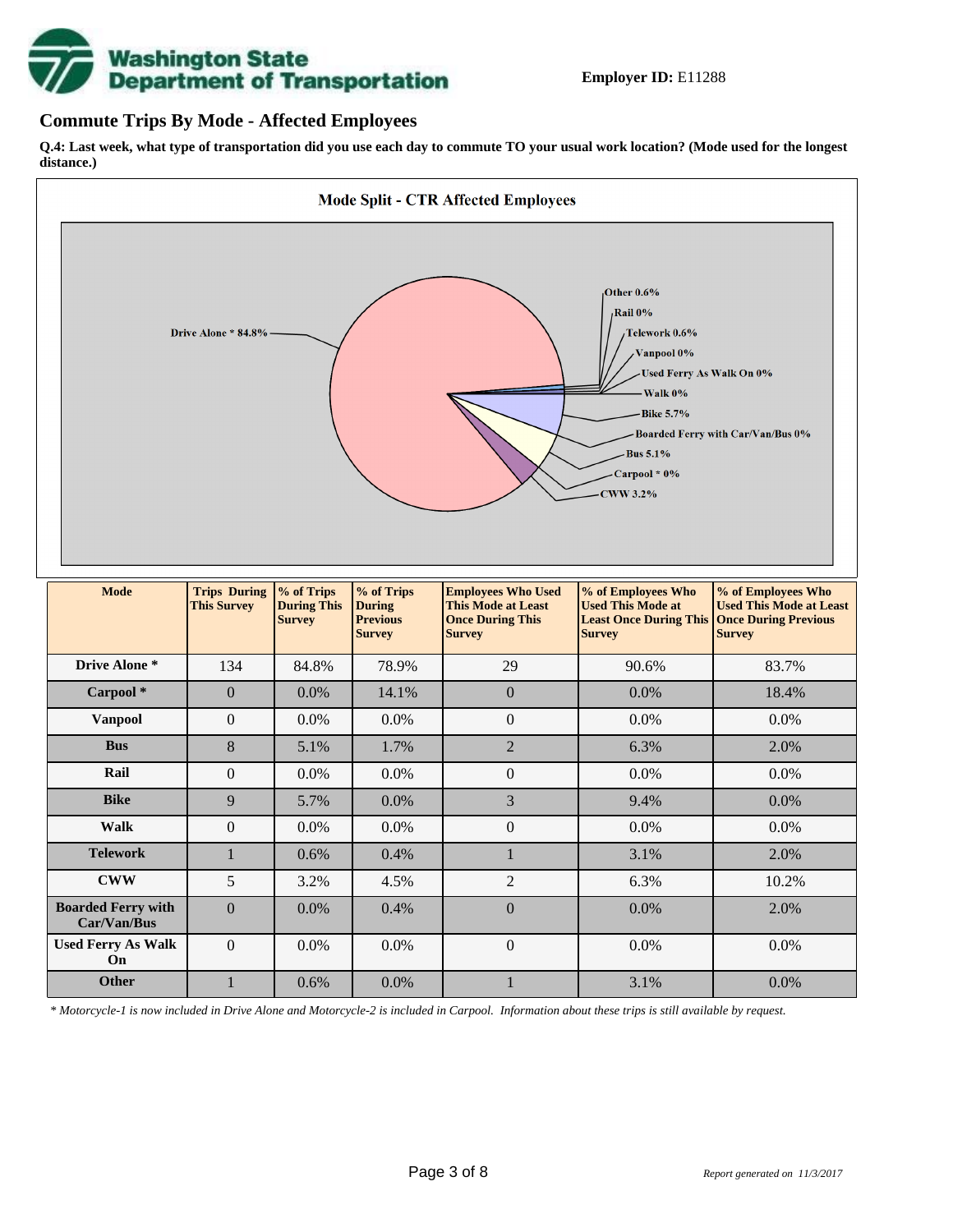

# **Alternative Modes - Number of Employees Who Used a Non-Drive Alone Mode:**

| <b>Non-Drive Alone</b><br><b>Number Of Days</b> | <b>Exactly this # of</b><br><b>Employees</b> | <b>Exactly this % of</b><br><b>Employees</b> | At least # of<br><b>Employees</b> | At least % of<br>employees |  |
|-------------------------------------------------|----------------------------------------------|----------------------------------------------|-----------------------------------|----------------------------|--|
| 0 Day                                           | 26                                           | 76%                                          | 34                                | 100%                       |  |
| 1 Days                                          | $\overline{2}$                               | 6%                                           | 8                                 | 24%                        |  |
| 2 Days                                          |                                              | 3%                                           | 6                                 | 18%                        |  |
| 3 Days                                          | $\overline{0}$                               | 0%                                           | 5                                 | 15%                        |  |
| 4 Days                                          | $\overline{4}$                               | 12%                                          | 5                                 | 15%                        |  |
| 5 Days                                          |                                              | 3%                                           |                                   | 3%                         |  |
| <b>6 or More Days</b>                           | 0                                            | 0%                                           | $\Omega$                          | 0%                         |  |

#### **Count by Occupancy of Carpools and Vanpools**

**Q.4 If you used a carpool or vanpool as part of your commute, how many people (age 16 or older) are usually in the vehicle?**

| <b>Ridesharing Occupancy</b> | <b>Mode</b> | <b>Response Count</b> |
|------------------------------|-------------|-----------------------|
| $2*$                         | Carpool     | 0                     |
| 3                            | Carpool     | $\overline{0}$        |
| 4                            | Carpool     | $\boldsymbol{0}$      |
| 5                            | Carpool     | $\boldsymbol{0}$      |
| >5                           | Carpool     | $\overline{0}$        |
| $<$ 5                        | Vanpool     | $\overline{0}$        |
| 5                            | Vanpool     | $\overline{0}$        |
| 6                            | Vanpool     | $\boldsymbol{0}$      |
| 7                            | Vanpool     | $\overline{0}$        |
| 8                            | Vanpool     | $\boldsymbol{0}$      |
| 9                            | Vanpool     | $\overline{0}$        |
| 10                           | Vanpool     | $\overline{0}$        |
| 11                           | Vanpool     | $\boldsymbol{0}$      |
| 12                           | Vanpool     | $\boldsymbol{0}$      |
| 13                           | Vanpool     | $\boldsymbol{0}$      |
| 14                           | Vanpool     | $\overline{0}$        |
| >14                          | Vanpool     | $\boldsymbol{0}$      |

\* Motorcycle-2 counted with Carpool-2 for this table.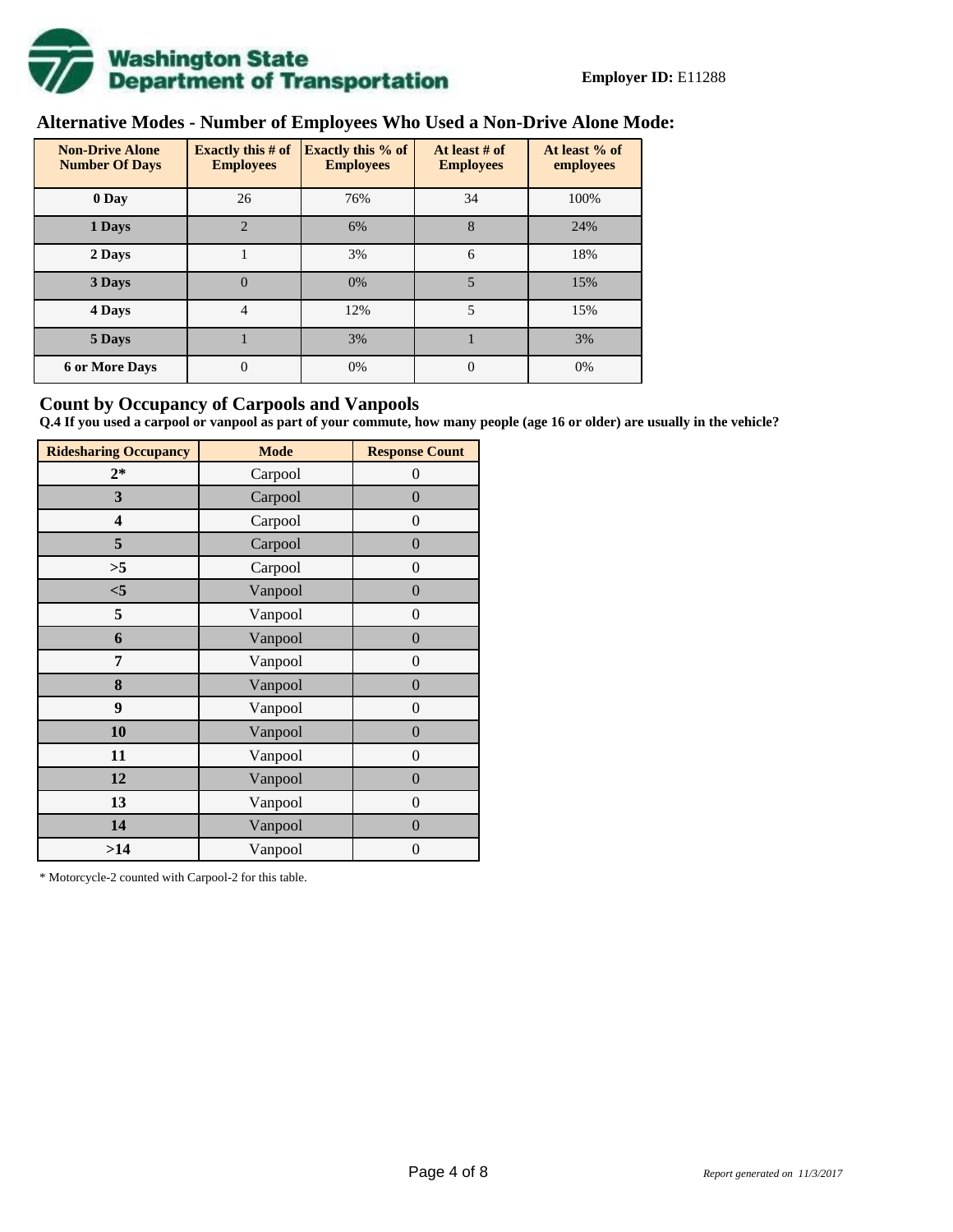

# **Reported Work Schedule - All Employees**

**Q.8 Which of the following best describes your work schedule?**

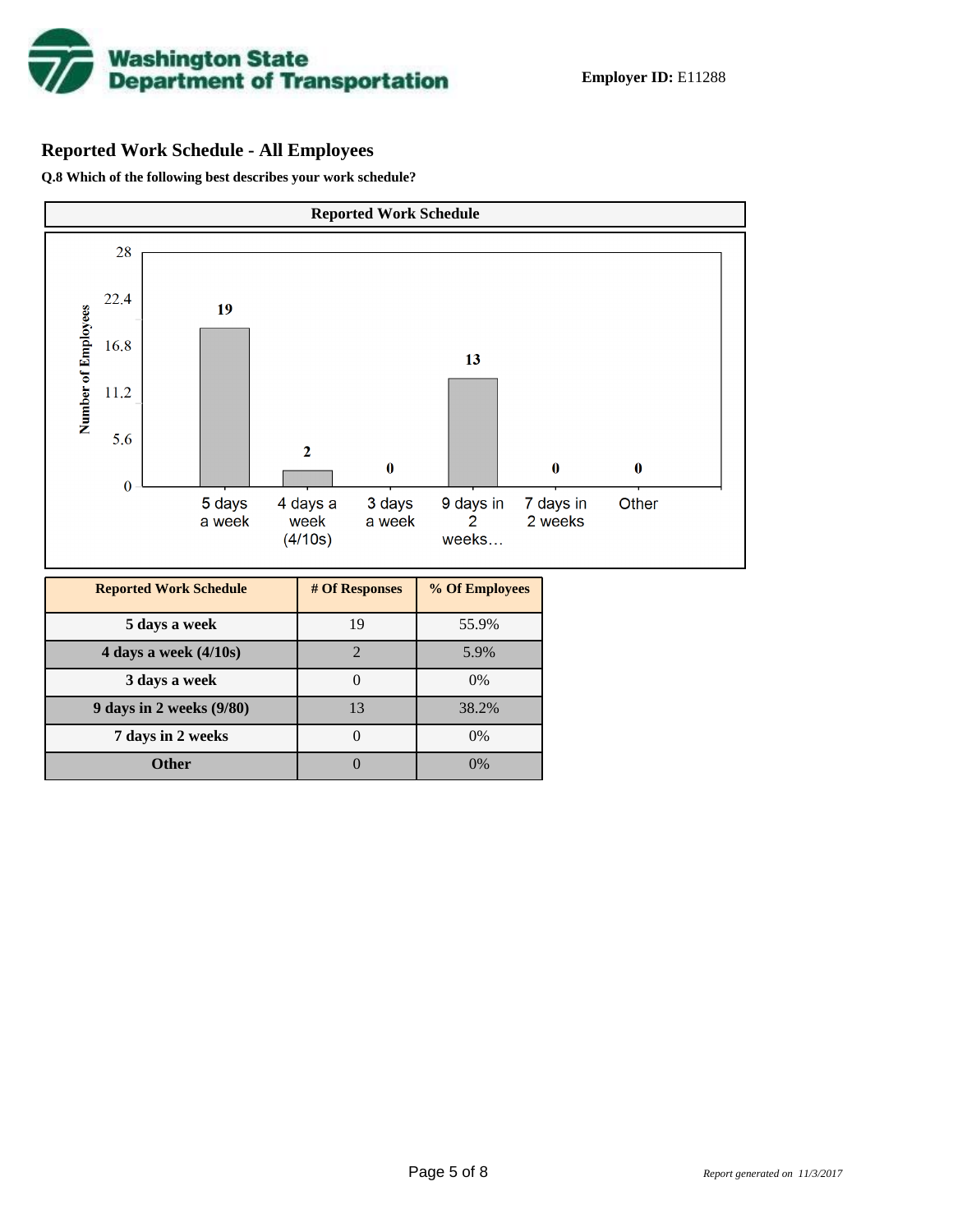

### **Parking and Telework**

**Q.9: On the most recent day that you drove alone to work, did you pay to park? (Mark "yes" if you paid that day, if you prepaid, if you are billed later, or if the cost of parking is deducted from your paycheck.)**



**Q.10: How many days do you typically telework?**

| <b>Telework Frequency</b>           | # of Responses | % of Responses |
|-------------------------------------|----------------|----------------|
| No Answer/Blank                     |                | $0.0\%$        |
| I don't telework                    | 20             | 58.8%          |
| Occasionally, on an as-needed basis | 11             | 32.4%          |
| 1-2 days/month                      | $\mathcal{D}$  | 5.9%           |
| 1 day/week                          |                | 2.9%           |
| 2 days/week                         |                | $0.0\%$        |
| 3 days/week                         |                | $0.0\%$        |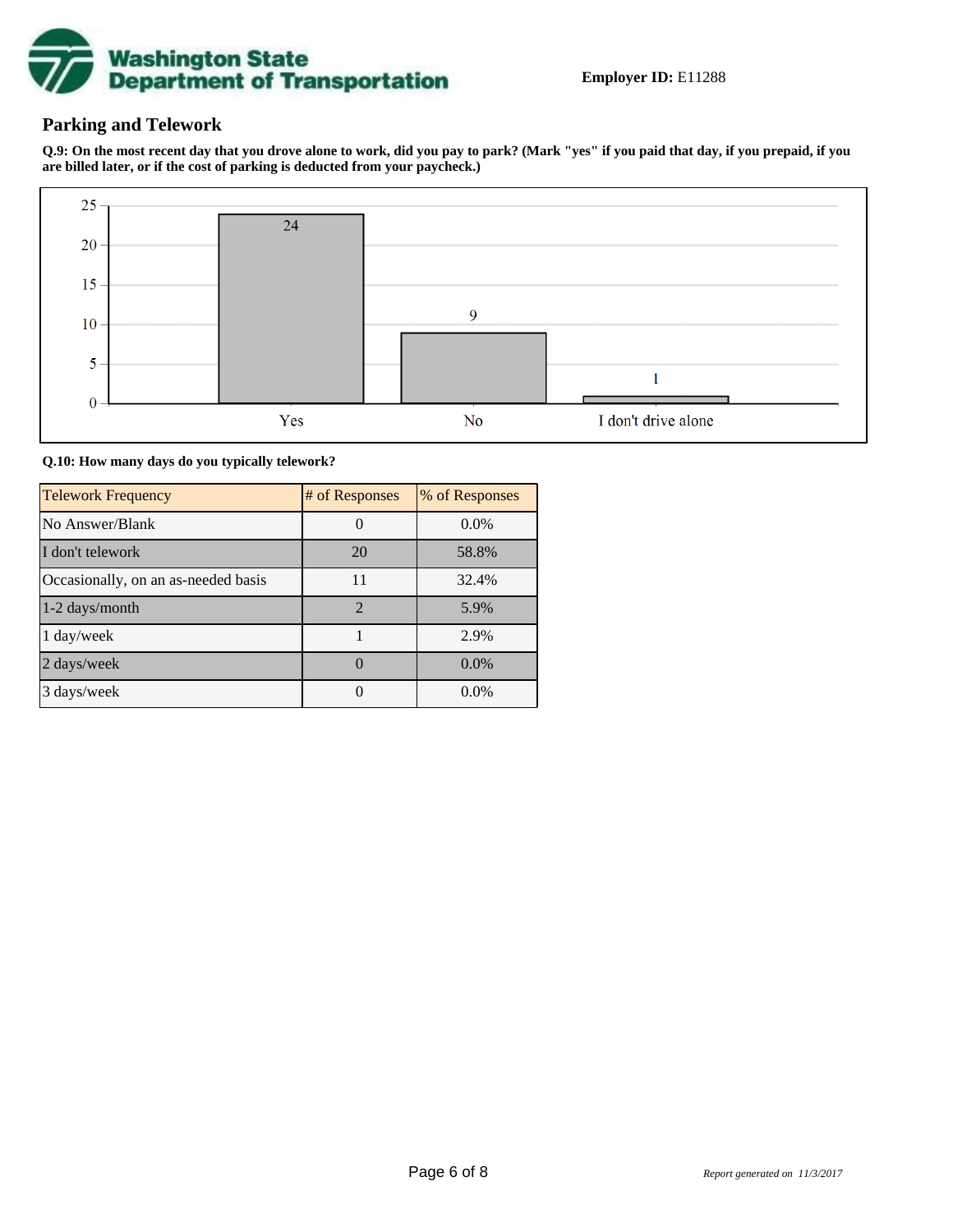

## **Reasons for driving alone to work/not driving alone to work**

**Q11. When you do not drive alone to work, what are the three most important reasons?**

| <b>Question Text</b>                                           | # of Responses | % of Responses |
|----------------------------------------------------------------|----------------|----------------|
| Personal health or well-being                                  | 13             | 22.8%          |
| To save money                                                  | 8              | 14.0%          |
| I have the option of teleworking                               | 8              | 14.0%          |
| Other                                                          | 7              | 12.3%          |
| Financial incentives for carpooling, bicycling or walking.     | 6              | 10.5%          |
| Environmental and community benefits                           | 6              | 10.5%          |
| Free or subsidized bus, train, vanpool pass or fare benefit    | 3              | 5.3%           |
| Cost of parking or lack of parking                             | 3              | 5.3%           |
| Driving myself is not an option                                | $\overline{2}$ | 3.5%           |
| To save time using the HOV lane                                |                | 1.8%           |
| Emergency ride home is provided                                | $\theta$       | $0.0\%$        |
| I receive a financial incentive for giving up my parking space | $\Omega$       | $0.0\%$        |
| Preferred/reserved carpool/vanpool parking is provided         | $\Omega$       | $0.0\%$        |

#### **Q12. When you drive alone to work, what are the three most important reasons?**

| <b>Question Text</b>                                      | # of Responses | % of Responses |
|-----------------------------------------------------------|----------------|----------------|
| Riding the bus or train is inconvenient or takes too long | 20             | 26.3%          |
| I like the convenience of having my car                   | 17             | 22.4%          |
| Family care or similar obligations                        | 12             | 15.8%          |
| My job requires me to use my car for work                 | 7              | 9.2%           |
| Other                                                     | 7              | 9.2%           |
| My commute distance is too short                          | 6              | 7.9%           |
| Bicycling or walking isn't safe                           | $\overline{4}$ | 5.3%           |
| There isn't any secure or covered bicycle parking         | $\mathfrak{D}$ | 2.6%           |
| I need more information on alternative modes              |                | 1.3%           |